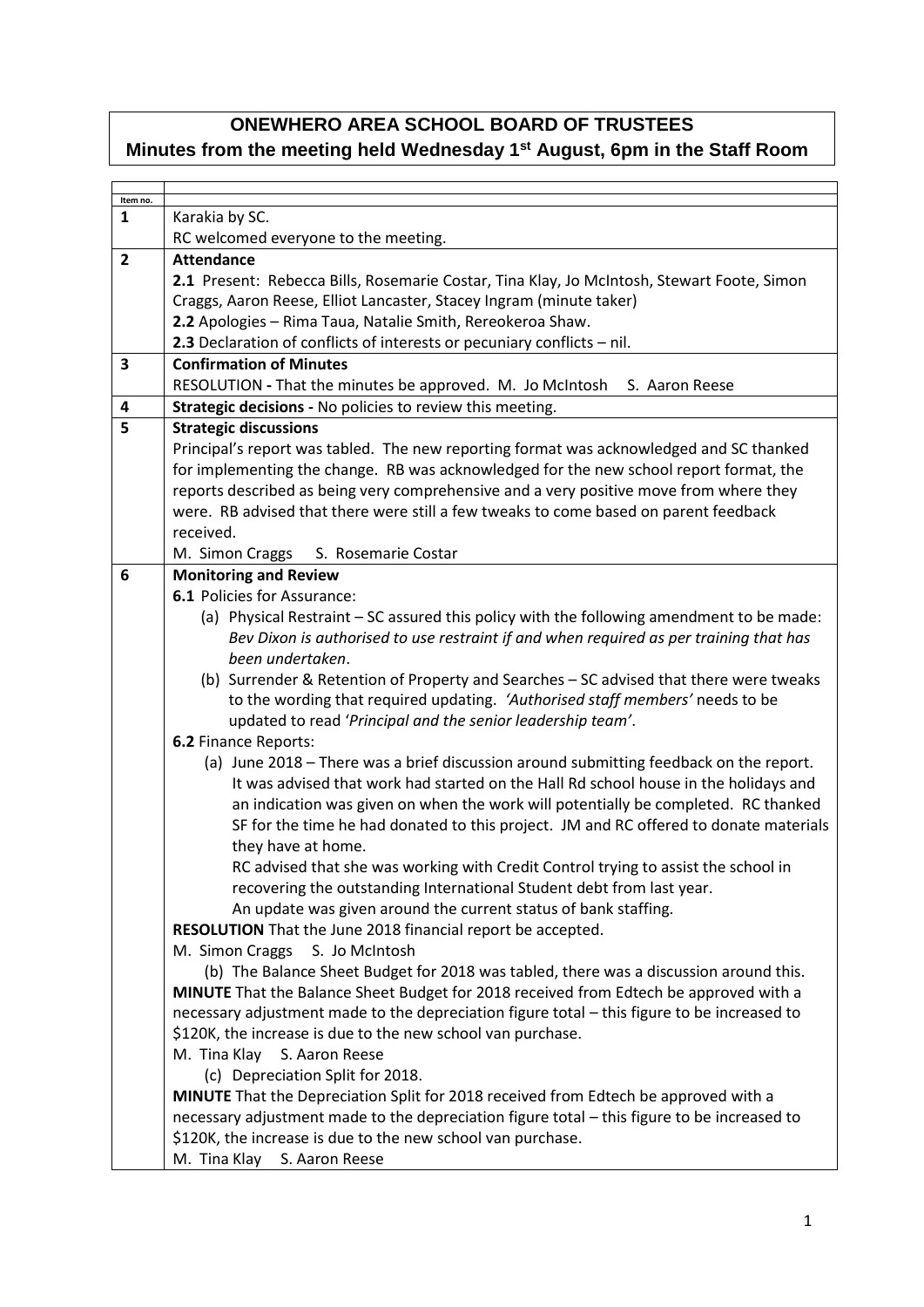|                | 6.3 Staff Report - There was a short discussion around the play based learning being            |
|----------------|-------------------------------------------------------------------------------------------------|
|                | introduced and some feedback was given.                                                         |
|                | RESOLUTION That the staff report be received.                                                   |
|                | M. Rebecca Bills<br>S. Rosemarie Costar                                                         |
|                | 6.4 Student Rep Report - EL advised that at the next meeting there would be something solid     |
|                | in place around the Student Council concept that he will share. EL advised that he had had      |
|                | feedback around the canteen which he had passed on to SC for addressing. There was              |
|                | discussion around the feedback to date.                                                         |
|                | RESOLUTION That the Student Rep report be received.                                             |
|                | M. Elliot Lancaster S. Simon Craggs                                                             |
|                | 6.5 Whanau Report - nil.                                                                        |
|                | 6.6 Health & Safety Reporting - the activities detailed were discussed. There was clarification |
|                | given around the alarm system operation. SC gave an update on water testing.                    |
|                | There was a short discussion around the Injury and Incident reporting. A student incident was   |
|                | discussed, SC clarified the facts.                                                              |
|                | SC advised that the addendum to the Health & Safety Systems Audit Report had been received      |
|                | from Safety Matters (NZ) Ltd, they are satisfied with what has been provided since the initial  |
|                | report. SC read letter received.                                                                |
|                | RESOLUTION That the Health & Safety reporting be received.                                      |
|                | S. Jo McIntosh<br>M. Tina Klay                                                                  |
| $\overline{7}$ | <b>BOT Administration</b>                                                                       |
|                | 7.1 General                                                                                     |
|                | (a) There was a brief discussion around the upcoming annual student election.                   |
|                | MINUTE: Agreed election date 14 <sup>th</sup> September 2018 and Stacey Ingram appointed as the |
|                | Returning Officer for this election. M. Simon Craggs S. Rosemarie Costar                        |
|                | (b) Various approval requests                                                                   |
|                | 1. Request to dispose of Suzuki Jeep - there was a discussion around what was                   |
|                | presented to the board regarding the purchase of the Jeep initially. SC talked                  |
|                | through rationale of changing to a Quad bike as the vehicle for caretaker use.                  |
|                | There was discussion around this.                                                               |
|                | 2. Issues uncovered resulting from lack of scheduled maintenance (roofing repairs               |
|                | and roof washes) was discussed. Associated costs to be compiled.                                |
|                | MINUTE: The board approves the purchase of the quad bike subject to a mechanical check. It      |
|                | was agreed to review the status of the Suzuki Jeep at the end of the year and a decision to be  |
|                | made then as to if this vehicle is no longer required and can be disposed of.                   |
|                | M. Rebecca Bills<br>S. Aaron Reese                                                              |
|                | 3. Requirement for extra van for school discussed.                                              |
|                | <b>RESOLUTION:</b> An application to Grassroots Trust Ltd for a grant of \$56,578 inc GST       |
|                | (\$48,546.09 exc GST) for the purchase of one school van be submitted for consideration.        |
|                | M. Simon Craggs<br>S. Aaron Reese                                                               |
|                | 7.2 Action list from June meeting.                                                              |
|                | (a) Protected disclosure policy - clarification given around the contradiction detailed in      |
|                | policy.                                                                                         |
|                | (b) RB advised that SA is looking into what support / tools there are for dyslexia. This will   |
|                | then be considered for 2019 budget.                                                             |
|                | (c) SC advised that the Emergency kit was still to be completed.                                |
|                | (d) Digital Technology & Cyber Safety - SC advised that there is no legal requirement for       |
|                | these to be signed by students annually.                                                        |
|                | (e) SC advised that he is pursuing the H&S (safety plan) tool through the provider initially    |
|                | spoken to which has minimal cost to school.                                                     |
|                |                                                                                                 |